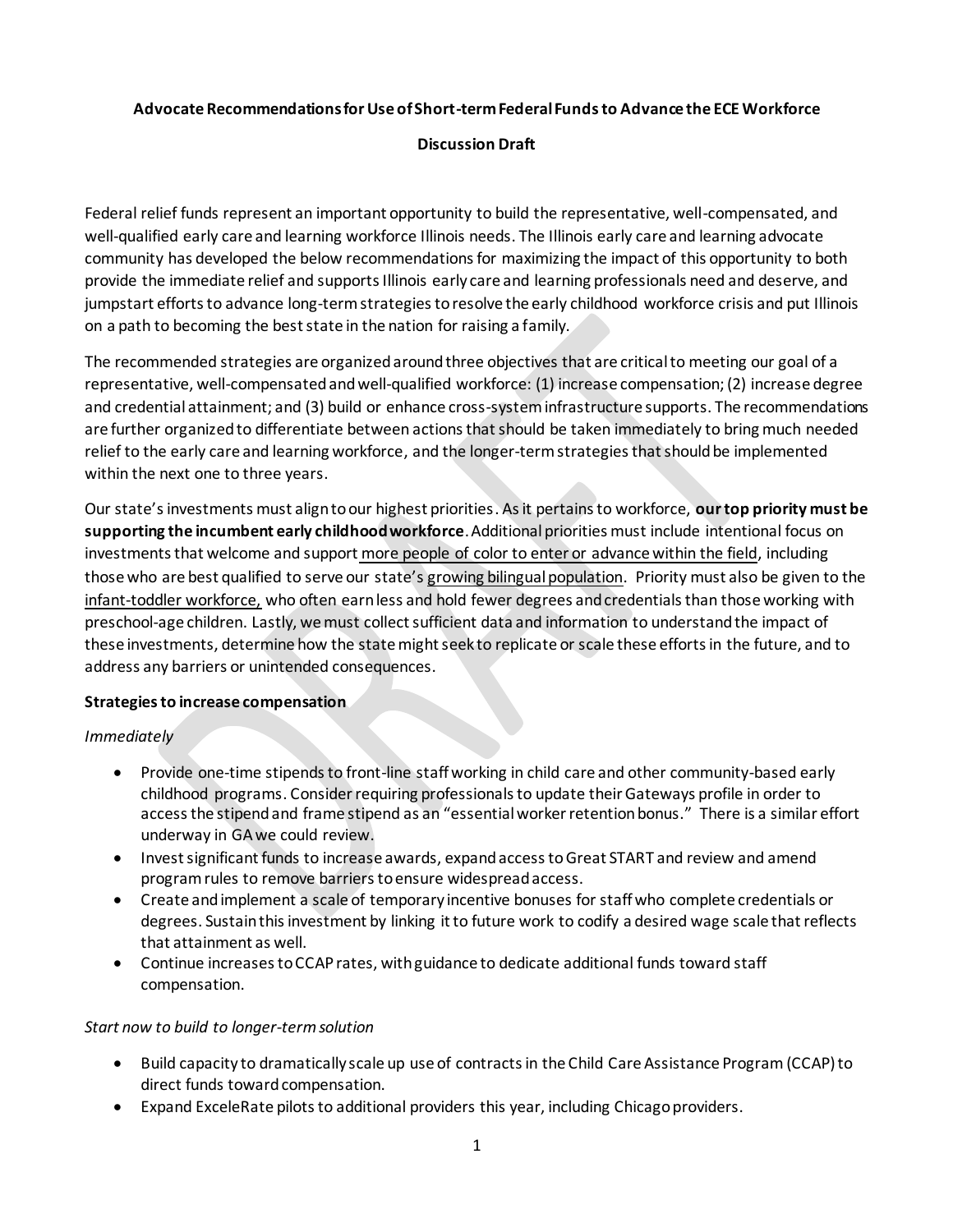# **Strategies to increase credential and degree attainment**

# *Immediately*

- Provide grants directly to individual stafffor *full* debt relief so they can obtain transcripts, enroll in additional coursework, etc.
- Continue to waive fees for individual staff to obtain credentials and for renewals.
- Invest significant funds to expand access to the Gateways scholarship program and review and amend program rules to remove barriers and ensure widespread access across the system.
- Provide generous stipends to individual providers that support them in attaining a credential or degree—funds can be used to pay for books, class materials, travel expenses, child care, etc.
- Provide funds to child care owners and operators to pay for substitutes so full-time staff can pursue credential and degrees during work time.
- Mine existing workforce datasets to identify and target supports to candidates who are closest to obtaining a credential or degree.
	- o Utilize regional data to identify the greatest local staffing need and prioritize candidates who will meet that need.
	- $\circ$  Employ opportunities to increase racial, ethnic and linguistic diversity in the field.
- Greatly expand access to professional development advisors/intrusive advising for activities leading to the next credential and/or degree like
	- o Transcript reviews
	- $\circ$  Navigation of higher education options and financial supports, i.e., Institutions of Higher Education (IHE) financial aid application and/or FAFSA
	- o "Warm handoffs" to IHEs
	- $\circ$  Ongoing support to candidates as they move through their coursework, whether through the PDA system or through grants to IHEs
- Develop a credit-bearing Child Development Associate (CDA) program.

# *Start now to build to longer-termsolution*

- Create additional cohort programs based on data-informed, targeted areas of need for credential/degree completion; include financial support to cohort candidates.
- Leverage current authority that allows for paid student teaching and internships by creating a state fund to provide paid student teaching and internship opportunities across the system. The fund should be available to individual candidates(including but not limited to those pursuing a Professional Educators License), employers/early childhood programs and/or IHEs.
- Invest in strategies to enhance innovation in higher education, including:
	- o Provide start-up grants to IHEs to launch Bachelor of Applied Science (BAS) programs in community colleges.
	- o Continue to support the build our of competency-basededucation
	- $\circ$  Add capacity in IHE early childhood departments to provide additional supports to students both on academic and other barriers to completion.
	- $\circ$  In coordination with state-administered supports, ensure IHEs can provide a range of financial supports to individual staff to fully cover costs, including tuition, books, child care, required testing, travel, etc.